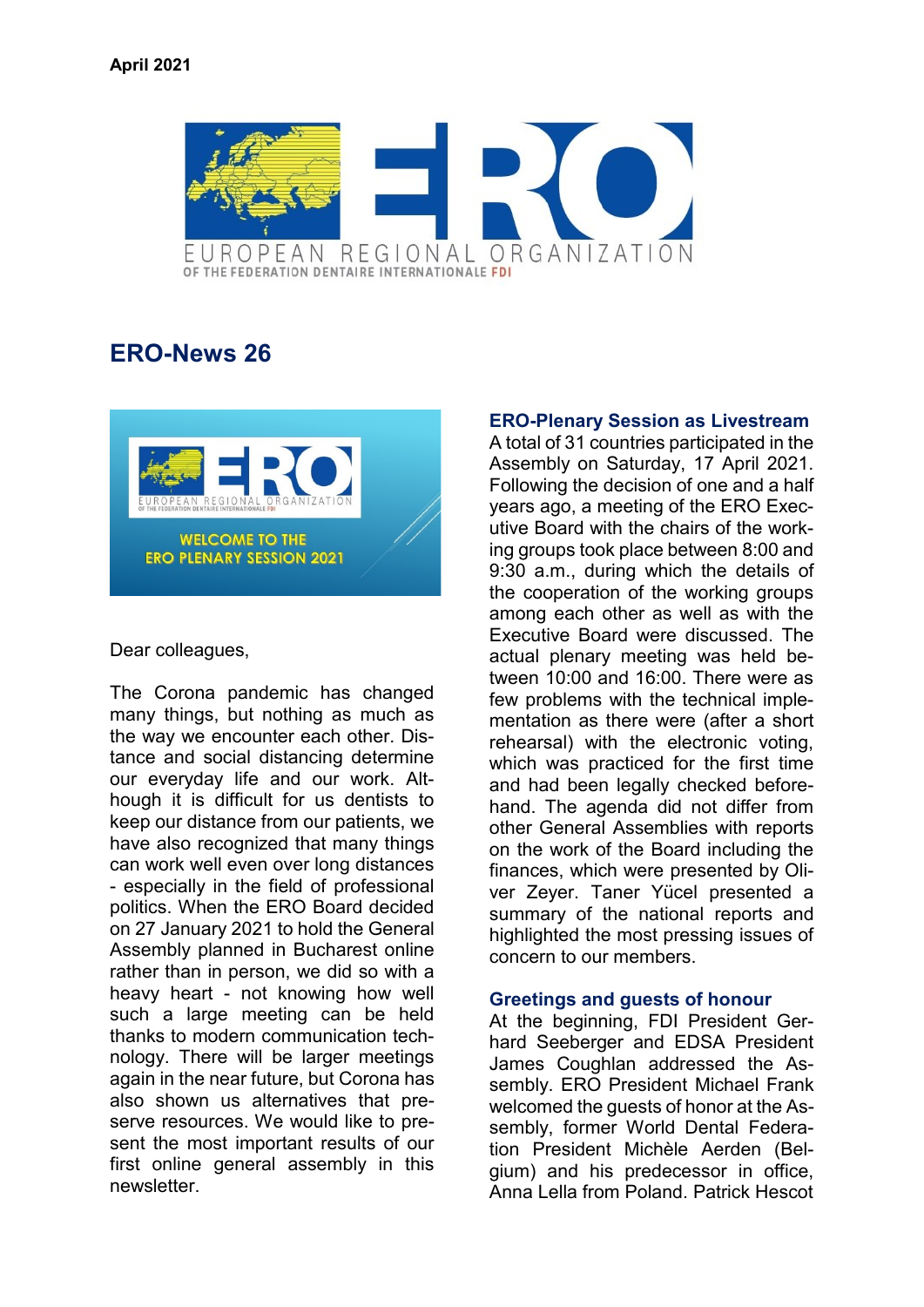and Philippe Rusca were unable to attend due to other commitments.

## **Report of the President**

The dominant topic was the pandemic and its consequences for dental practice in the ERO member states. Dr. Frank showed the participants how the work of the Executive Board had developed under pandemic conditions and then devoted himself to individual topics from this context.

## **Infection incidence**

The ERO survey on the consequences of the Corona pandemic in cooperation with the CED unfortunately did not yield the desired response. Nevertheless, the different surveys on Corona in general and on the incidence of infections in Europe and worldwide showed that dental practices were and are not places of increased risk of infection, neither for patients nor for the entire practice team; and this despite the very different general situation in the different countries, especially at the beginning of the pandemic.

### **WHO Message**

Another issue was the temporary confusion caused by the WHO's announcement in August 2020 that all unnecessary treatments should be postponed in order to prevent infection. Prompt intervention by the FDI corrected this on the part of the WHO, substantially supported by activities of the ERO Board.

### **Vaccination campaigns**

It is incomprehensible that in two thirds of all ERO member countries dentists are still excluded from participating in national vaccination campaigns. One of the declared goals of the ERO Board and the ERO member states is to continue to work towards changes in this area.

## **Vision 2030 and World Health Day**

The Assembly took a global perspective with the report on the challenges facing dentistry in the current decade to improve access to oral medicine and health care for all, and the WHO's goals to create a more just and equitable world.

Read more about the FDI Vision 2030 Report [here](http://www.fdiworldental.org/vision2030).

ERO's World Health Day press release can be found on the [ERO-Website.](https://www.erodental.org/)

### **Cooperation with the CED**

ERO President-elect Simona Dianiskova reiterated the good cooperation with the CED on the topic of Antimicrobial Resistance (AMR) and the clear intention to identify further topics for relevant joint work in the future.

## **Candidacies for the FDI**

Another item on the agenda of the Online General Assembly was the presentation of the candidates for the positions of Council members and Speaker for the elections of the World Dental Federation.

### Candidates were:

Prof. Paulo Melo (Portugal), Dr. Michael Sereny (Germany), Dr. Sophie Dartevelle (France), Dr. Duygu Ilhan (Turkey), Dr. Anna Lella (Poland), Dr. Susie Sanderson und Dr. Victor Chan (United Kingdom).

### **Reports from the Working Groups**

We had already provided you with short summaries of the reports of the different groups in our ERO-News issue 24 of November last year. Here is some more information to complete it.

### **WG Dental Team**

The group is currently working on adapting the descriptions of the working methods and environment of dental staff in European practices to the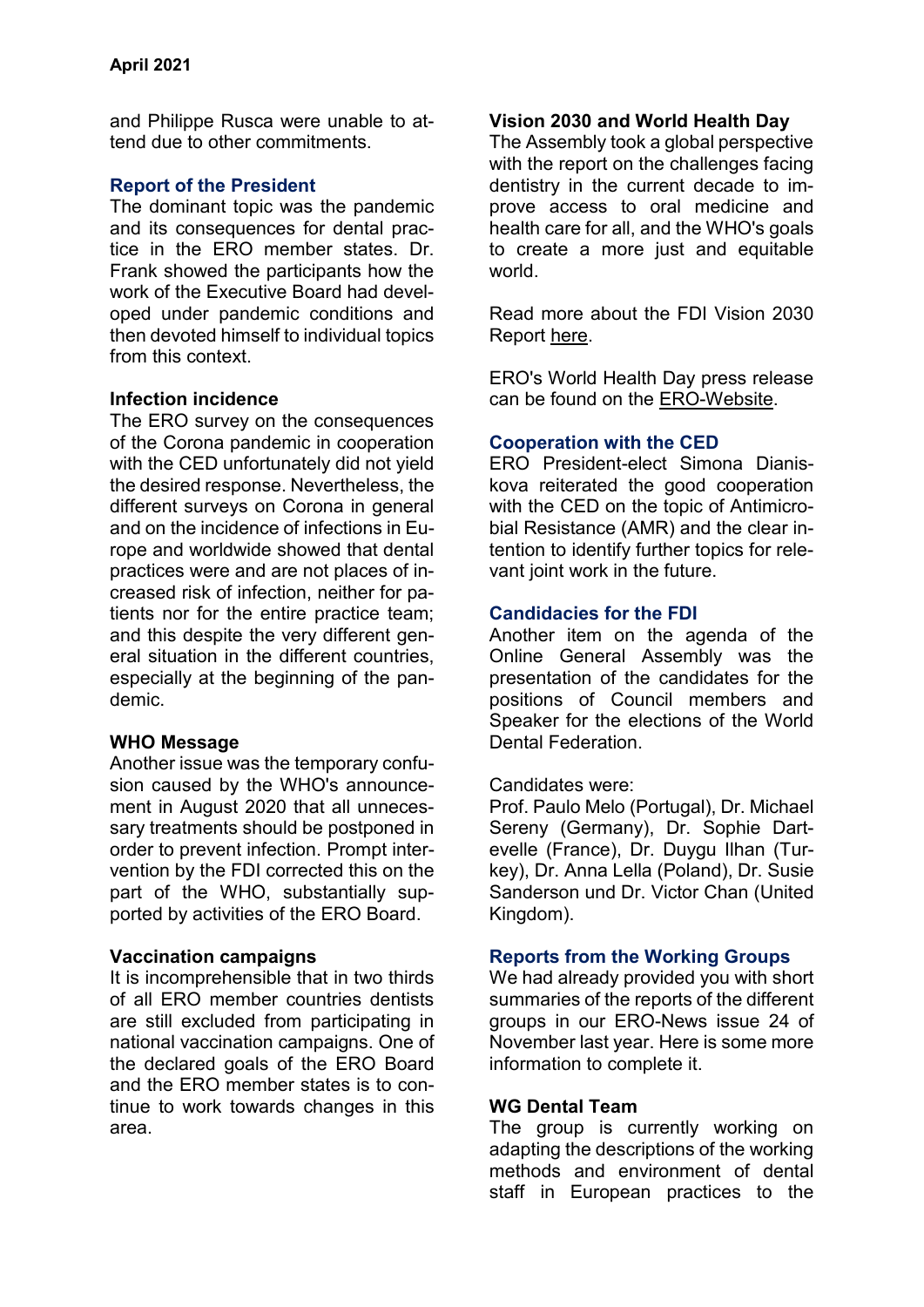changed conditions resulting from the Corona pandemic.

#### **WG Digitalisation in Dentistry – E-Health – Artificial Intelligence**

The vision of the group around ERO President-elect Simona Dianiskova and Assoc Prof. Dr. Roman Smucler, is to create a foundation via a website, which could belong under the ERO system. Goal is to share and update regularly all information regarding digital stomatology and artificial intelligence in stomatology. The group is looking forward to organize at least twice a year a congress which would unite experts on this issue within the ERO.

## **ERO/CED Joint Workforce on AMR**

A podcast on Antimicrobial Resistance (AMR) was released at the start of the World Antimicrobial Awareness Week (November 18th 2020). The link was sent to ERO, CED, FDI and made available for member associations.

### **WG Liberal Dental Practice in Europe**

For the working group, the question of how to deal with a predominantly economically oriented dentistry, which is backed by financially strong investors, is closely linked to the question of how future generations of dentists want to practice their profession: dependent or free and self-responsible. Surveys of students have been reflected in the publication "[Expectations Regarding](https://www.mdpi.com/1660-4601/17/19/7296)  [Dental Practice: A Cross-Sectional Sur](https://www.mdpi.com/1660-4601/17/19/7296)[vey of European Dental Students](https://www.mdpi.com/1660-4601/17/19/7296)".

### **WG Relations between dental practitioners and universities**

The group presents the results of a survey on the project "Interprofessional education and collaborative practice" in 25 countries (28 NDAs). The aim of the survey was, among others, to evaluate current spread of knowledge about IPE and CP and the status quo by member countries. The results showed the barriers to cross-professional teaching and practice in the countries as well as many examples of good practice in achieving both goals.

## **WG Ageing Population**

Decided was to give priority to supporting the staff in nursing homes and to proceed with developing a first draft of a toolkit for cleaning by nurses based on the available information.

It was also decided that the chair of the Working group would seek contact with WONCA, the organization of family doctors in Europe. The next meeting of the Working group will be planned in June 2021.

## **WG Continuing Medical Education in Dentistry**

In addition to a lot of information related to the FDI Vision 2030, the group presented a work plan for 2021, which includes a survey of dental students that will address, among other things, gaps in theoretical and practical education that result also from the current situation.

# **WG Quality in dentistry**

A survey conducted by this WG showed interesting answers. Most countries have measures to improve the quality and safety of care and are included in the initial training curricula in universities. In many countries the measures are legally binding and non-compliance is often sanctioned.

# **WG Integration**

The WG focusses on promoting the process of harmonization of regulations and legislations, between European countries oral health and new democratic countries.

The full reports of the Working Groups can be found on the ERO website in the [reports for the Spring 2021 Plenary ses](https://www.erodental.org/organs-and-bodies/plenary-session/plenary-session-2021-online/reports)[sion.](https://www.erodental.org/organs-and-bodies/plenary-session/plenary-session-2021-online/reports)